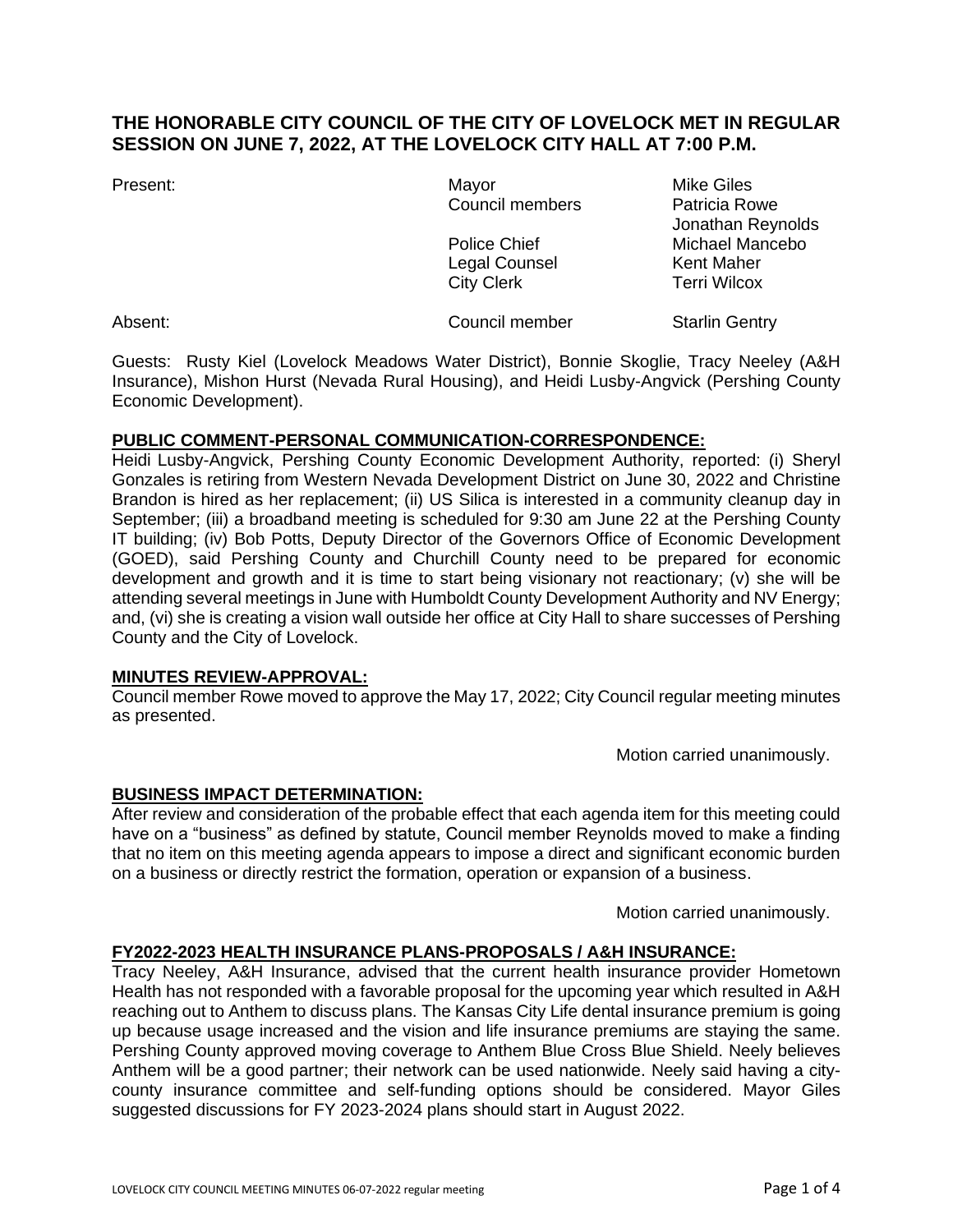Giles commented that he is dissatisfied with the service received from A&H Insurance, particularly not receiving information about the insurance meetings held with the county. Neely apologized for the miscommunication or lack of communication with the city and vowed to do better.

No action was taken.

## **NEVADA RURAL HOUSING AUTORITY (NRHA) PRESENTATION / HURST:**

Mishon Hurst, NRHA Deputy Director, requested the city transfer to NRHA the unused private activity bond cap. The funding is used for the Home-at-Last program which assists with funding the purchase of housing. Since 2006, the city has transferred 1.2 million dollars of bond cap to NRHA which has resulted in over 2 million dollars of affordable mortgages for fifteen home buyers and seventy-six thousand dollars in down payment assistance, all in Lovelock. If the funding allocated to the city is not used it reverts to the state. Legal Counsel Maher explained that the agenda item does not allow for a decision on the request.

No action was taken.

## **SEWER-DISPOSAL ACCOUNT DELINQUENCIES-ADJUSTMENTS-REFUNDS:**

There was no report.

### **REZONE REQUEST / LOVELOCK MEADOWS WATER DISTRICT:**

Mayor Giles said this is the public hearing on the request by Lovelock Meadows Water District to change the zoning classification of their property at 365 11th Street (Pershing County APN 001- 132-03) from MF (Multi-Family Residential) to PSF (Public Services and Facilities).

There were no comments from the public or the council.

Council member Rowe moved to change the regulatory land use district classification (rezone) from MF (Multi-Family Residential) to PSF (Public Services and Facilities) for the property at 365 11th Street (Pershing County APN 001-132-03).

Motion carried unanimously.

#### **WASTE COLLECTION-SEWER SERVICES / FEE INCREASE:**

There was discussion on the rates and fees for the various categories of sewer use and waste collection. Staff was directed to prepare a draft ordnance for consideration.

No action was taken.

### **RTC FUNDS FY 2021-2022 EXPENDITURE REPORT:**

Mayor Giles reported there is approximately \$70,000 of RTC funds that have not been used. Giles discussed with the School District the possibility of installing mechanical street closing equipment for traffic control at the schools. Giles suggested the traffic control devices would be a good use of the funds. Council member Reynolds asked about using RTC funds for sidewalks at the Middle School. There was discussion and concurrence that the proposed expenditures should be considered.

No action was taken.

| ////////// |  |
|------------|--|
| ////////// |  |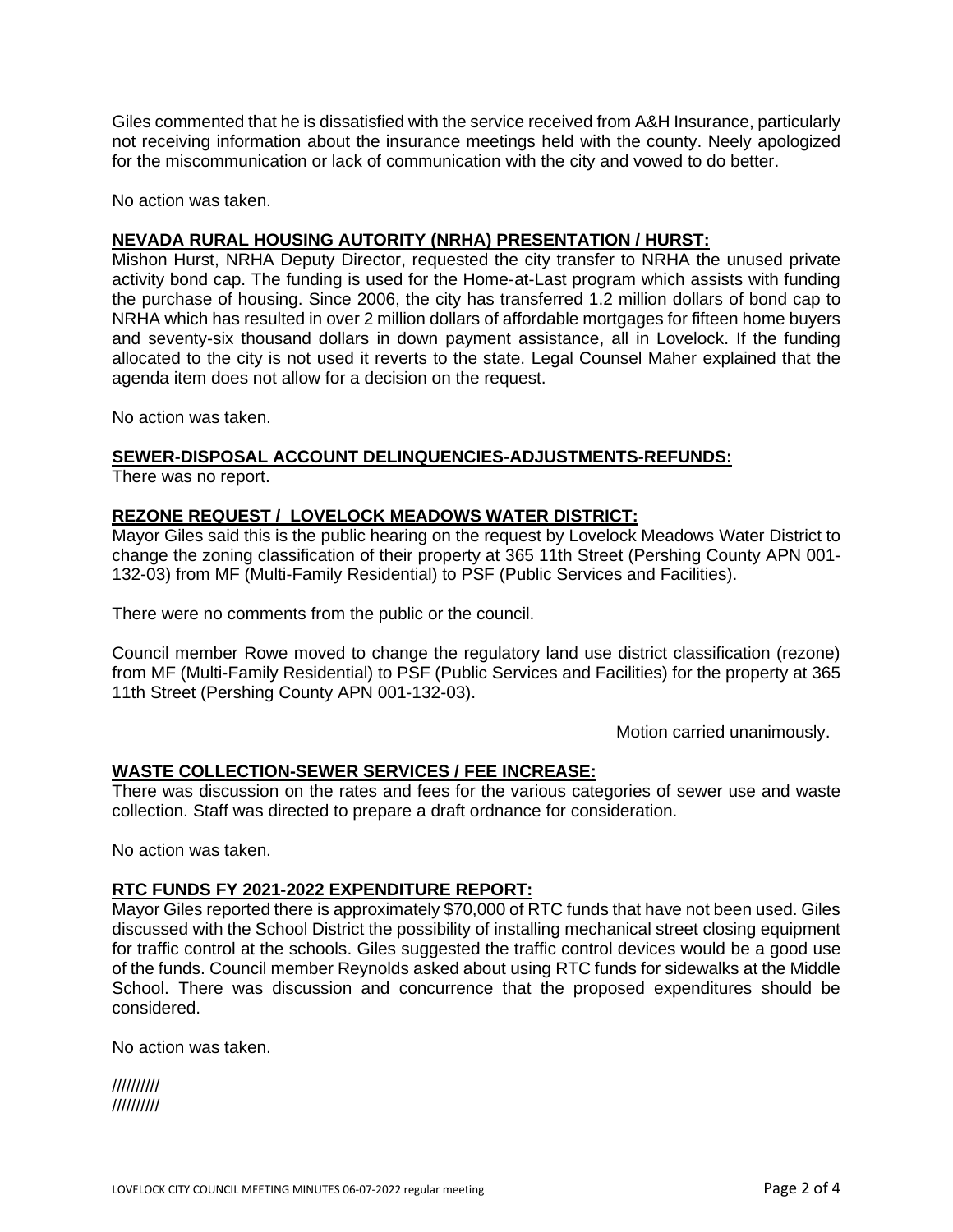## **SURPLUS PROPERTY DISPOSAL**:

Police Chief Mancebo and Mayor Giles explained that the 2001 GMC pickup, the 2004 Ford Crown Victoria, and 2009 Ford Crown Victoria are no longer needed or used for public purposes and requested authorization to sell the vehicles and establish a minimum bid price.

Council member Reynolds moved to make a finding that the described vehicles are no longer needed for public use and they should be offered for sale with the minimum bid starting at \$500 per unit.

Motion carried unanimously.

### **JUNETEENTH HOLIDAY REPORT:**

Mayor Giles reported that in response to the inquiry whether Juneteenth is a holiday that is observed by the city, it was determined that the day is a federal holiday but it is not recognized as a legal holiday by the state of Nevada.

No action was taken.

#### **CITY COUNCIL MEETING DATES / JULY 2022:**

Mayor Giles noted that typically only one council meeting is held in July. Usually the first meeting is canceled because it is close to the Independence Day holiday.

After discussion, the council agreed to have one meeting on July 12, and directed staff to publish notice of the change in the July meeting dates.

#### **AMERICAN RESCUE PLAN ACT (ARPA) FUNDS REPORT:**

Mayor Giles reported: (i) the \$60,398.95 expense for the food bank cooler/freezer included the concrete and electrical work modifications to the building; (ii) the city purchased a tractor and both implements; and, (iii) he and the staff are working on trying to get bids on a garbage truck.

Council member Reynolds moved to authorize the ARPA funds expenditure of \$60,398.95 for the Lovelock Community Food Pantry cooler/freezer purchase and installation.

Motion carried unanimously.

#### **BROWNFIELDS GRANT PROJECT REPORT:**

Heidi Lusby-Angvick (PCEDA) remarked that a historical mural may be painted on the Seven Troughs Distillery building which is the culmination of the visioning workshops, goals and reinvestment plan contemplated by the Brownfields grant. Another grant was awarded and is being finalized in partnership with Humboldt County-Winnemucca as the program continues and monthly meetings in each community are planned.

Seven Troughs distillery will be a manufacturing and tasting business. West Coast Salmon Nevada is exploring funding mechanisms for energy friendly improvements and tax incentives.

#### **BUSINESS-LIQUOR-SPECIAL EVENTS LIQUOR LICENSES-BUILDING PERMITS:**

The following licenses and permits were considered:

Business Licenses:

903142 – Dan-Tracy Knisley – Country Equipment